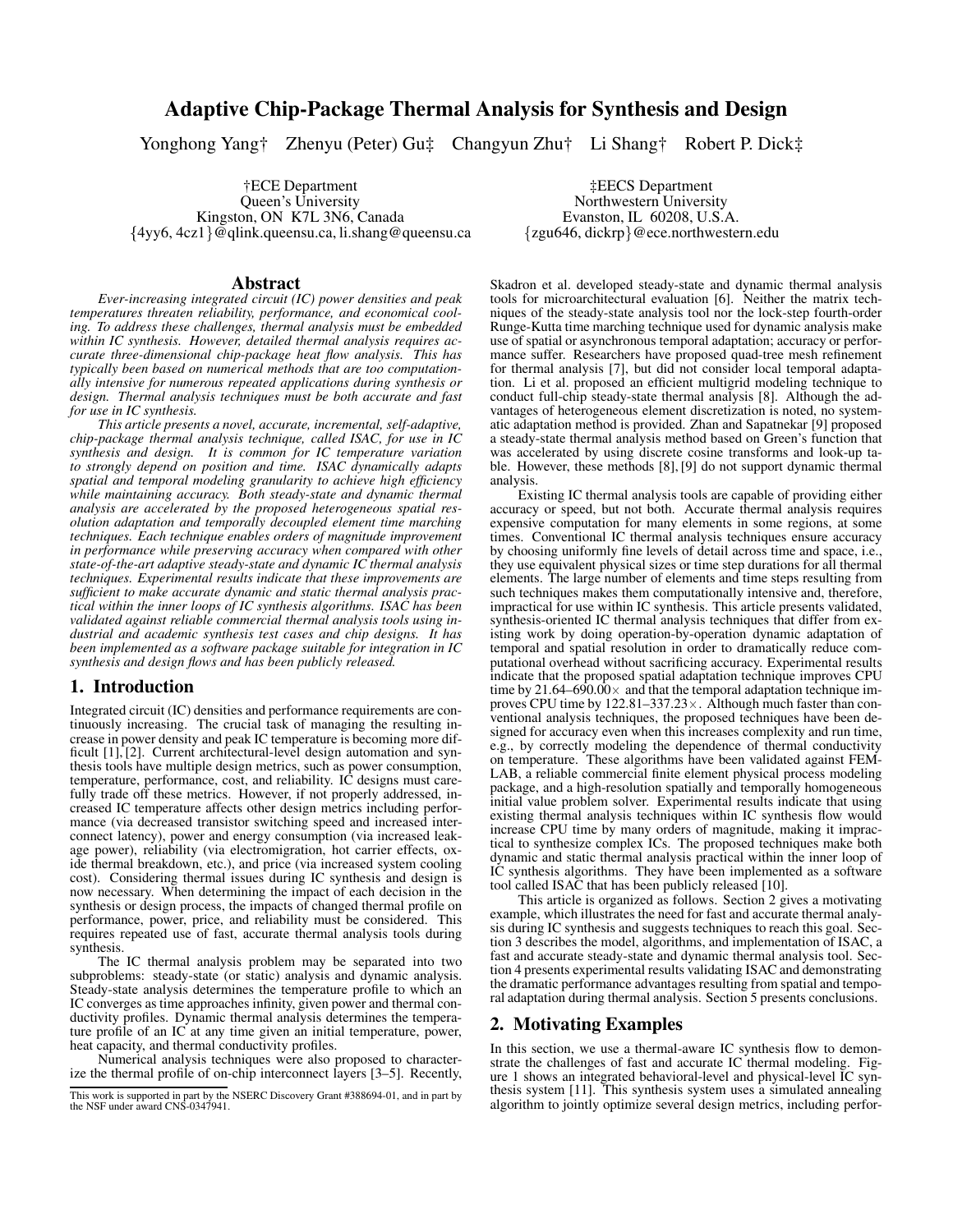

**Figure 1. Thermal-aware synthesis flow.**



(a) Silicon chip and package. (b) Temperature profile for active layer and heatsink.



mance, area, power consumption, and peak IC temperature. It conducts both behavioral-level and physical-level stochastic optimization moves, including scheduling, voltage assignment, resource binding, floorplanning, etc. An intermediate solution is generated after each optimization move. A detailed two-dimensional power profile is then reported based on the physical floorplan. Thermal analysis algorithms are invoked to guide optimization moves.

As illustrated by the example synthesis flow for each intermediate solution, detailed thermal characterization requires full chip-package thermal modeling and analysis using numerical methods, which are computationally intensive. Figure  $2$  shows a full chip-package thermal modeling example from an IBM IC design (see Section 4.1 for more detail). The steady-state thermal profile of the active layer of the silicon die in conjunction with the top layer of the cooling package, shown in Figure 2(b), were characterized using a multigrid thermal solver by partitioning the chip and the cooling package into 131,072 homogeneous thermal elements. Without spatial and temporal adaptation, the solver requires many seconds or minutes when run on a highperformance workstation. Compared to steady-state thermal modeling, characterizing IC dynamic thermal profile is even more time consuming. IC synthesis requires a large number of optimization steps; thermal modeling can easily become its performance bottleneck.

A key challenge in thermal-aware IC synthesis is the development of fast and accurate thermal analysis techniques. Fundamentally, IC thermal modeling is the simulation of heat transfer from heat producers (transistors and interconnect), through silicon die and cooling package, to the ambient environment. This process is modeled with partial differential equations. In order to approximate the solutions of these equations using numerical methods, finite discretization is used, i.e., an IC model is decomposed into numerous three-dimensional elements. Adjacent elements interact via heat diffusion. Each element is sufficiently small to permit its temperature to be expressed as a difference equation, as a function of time, its material characteristics, its power dissipation, and the temperatures of its neighboring elements.

In an approach analogous to electric circuit analysis, thermal RC (or R) networks are constructed to perform dynamic (or steady-state) thermal analysis. Direct matrix operations, e.g., inversion, may be used for steady-state thermal analysis. However, the computational demand of this technique hinders its use within synthesis. Dynamic thermal analysis may be conducted by partitioning the simulation period into small time steps. The local times of all elements are then advanced, in lock-step, using transient temperature approximations yielded by difference equations. The computation complexity of dynamic thermal analysis is a function of the number of grid elements and time steps. Therefore, to improve the efficiency of thermal modeling, the key issue



is to optimize the spatial and temporal modeling granularity, eliminating non-essential elements and stages.

There is a tension between accuracy and efficiency when choosing modeling granularity. Increasing modeling granularity reduces analysis complexity but may also decrease accuracy. Uniform temperature is assumed within each thermal element. Intra-element thermal gradients are neglected. Therefore, increasing spatial modeling granularity naturally increases modeling errors. Similarly, increasing time step size may result in failure to capture transient thermal fluctuation or may increase truncation error when the actual temperature functions of some elements are of higher order than the difference equations used to approximate them.

IC thermal profiles contain significant spatial and temporal variation due to the heterogeneity of thermal conductivity and heat capacity in different materials, as well as varying power profiles resulting from non-uniform functional unit activities, placements, and schedules. Figure  $3(a)$  shows the inter-element thermal gradient distribution using homogeneous meshing of the example shown in Figure 2. The histogram is normalized to the smallest inter-element thermal gradient. This figure contains a wide distribution of thermal gradients: heterogeneous spatial element discretization refinement based on thermal gradients has the potential to improve performance without impacting accuracy.

For dynamic thermal simulation, the size of each thermal element's time steps should permit accurate approximation by the element difference equations. An IC may experience different thermal fluctuations at different locations. Therefore, the best sizes of time steps for elements at different locations may vary. Figure 3(b) shows the maximum potential time step size of each individual block based local thermal variation; local adaptation of time step sizes has the potential to improve performance without impacting accuracy.

## **3. Thermal Analysis Model and Algorithms**

This section gives details on the proposed thermal analysis techniques.

### **3.1. IC Thermal Analysis Problem Definition**

IC thermal analysis is the simulation of heat transfer through heterogeneous material among heat producers (e.g., transistors) and heat consumers (e.g., heat sinks attached to IC packages). Modeling thermal conduction is analogous to modeling electrical conduction, with thermal conductivity corresponding to electrical conductivity, power dissipation corresponding to electrical current, heat capacity corresponding to electrical capacitance, and temperature corresponding to voltage.

The equation governing heat diffusion via thermal conduction in an IC follows.

$$
\rho c \frac{\partial T(\vec{r},t)}{\partial t} = \nabla (k(\vec{r}) \nabla T(\vec{r},t)) + p(\vec{r},t)
$$
(1)

In Equation 1,  $ρ$  is the material density;  $c<sub>p</sub>$  is the mass heat capacity;  $T(\vec{r}, t)$  and  $k(\vec{r})$  are the temperature and thermal conductivity of the material at position  $\vec{r}$  and time *t*; and  $p(\vec{r}, t)$  is the power density of the heat source. Note that, in reality, the thermal conductivity, *k*, also depends on temperature (see Section 3.5). ISAC supports arbitrary heterogeneous thermal conduction models. For example, a model may be composed of a heat sink in a forced-air ambient environment, heat spreader, bulk silicon, active layer, and packaging material or any other geometry and combination of materials.

In order to do numerical thermal analysis, a seven point finite difference discretization method can be applied to the left and right side of Equation 1, i.e., the IC thermal behavior may be modeled by decom-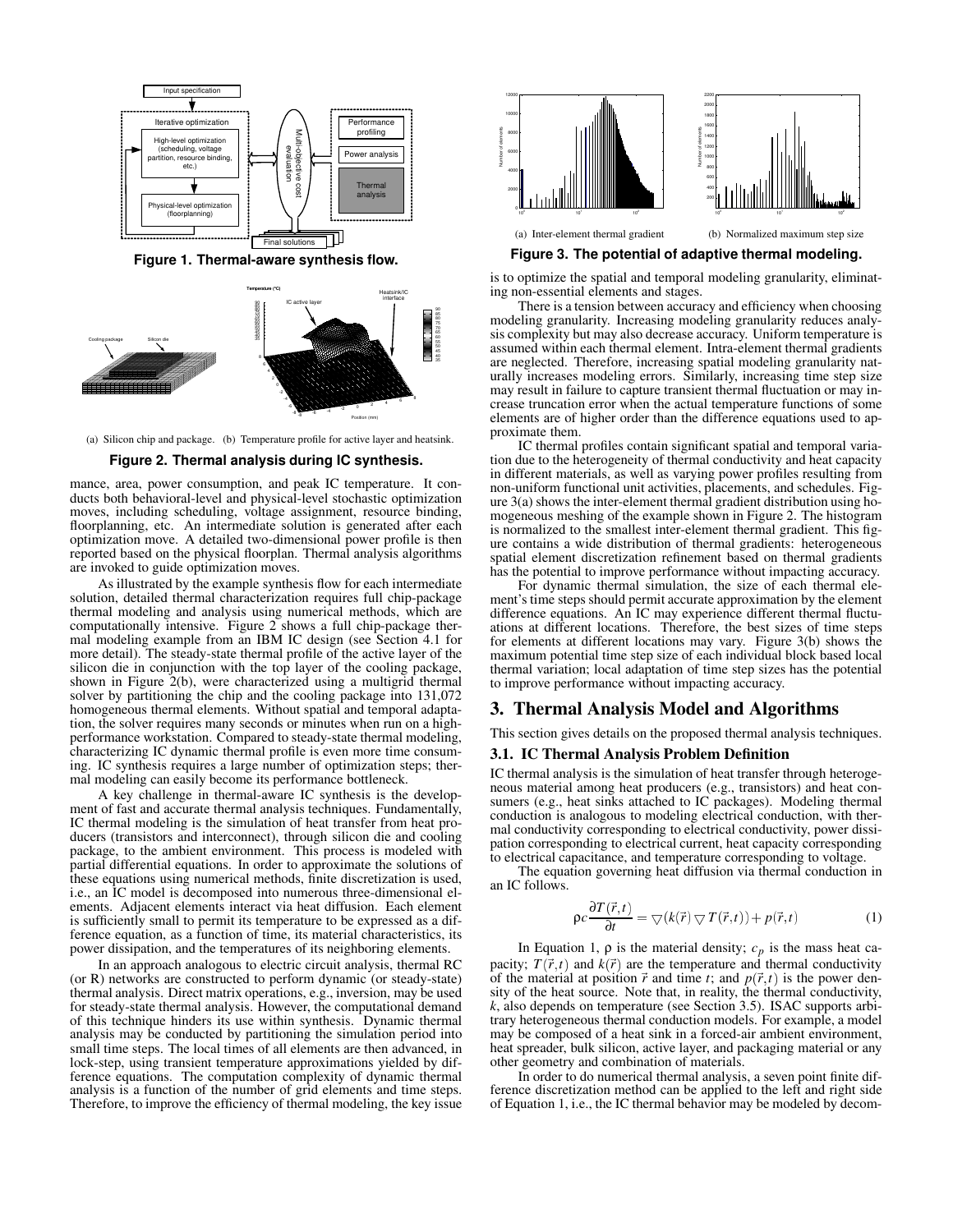

posing it into numerous cubic elements, which may be of non-uniform sizes. Adjacent elements interact via heat diffusion. Each element has a power dissipation, temperature, thermal capacitance, as well as a thermal resistance to adjacent elements. The discretized equation at an interior point of a homogeneous material follows.

$$
\rho c V \frac{T_{i,j,k}^{m+1} - T_{i,j,k}^m}{\Delta t} = -2(G_x + G_y + G_z) T_{i,j,k}^m + G_x T_{i-1,j,k}^m + G_x T_{i+1,j,k}^m + G_y T_{i,j-1,k}^m + G_y T_{i,j+1,k}^m
$$
(2)  
+  $G_z T_{i,j,k-1}^m + G_z T_{i,j,k+1}^m + V p_{i,j,k}$ 

Given that ∆*x*, ∆*y*, and ∆*z* are discretization steps in dimension *x*, *y* and *z*,  $V = \Delta x \Delta y \Delta z$ .  $G_x$ ,  $G_y$  and  $G_z$  are the thermal conductivities between adjacent elements. They are defined as follows:  $G_x = k\Delta y\Delta z/\Delta x$ ,  $G_y = k\Delta x\Delta z/\Delta y$ , and  $G_z = k\Delta x\Delta y/\Delta z$ .  $\Delta t$  is the discretization step in time *t*. For steady-state analysis, the left term in Equation 2 expressing temperature variation as function of time, *t*, is dropped. For either the dynamic or steady-state version of the problem, the equations for all IC elements can be represented as a matrix. Although it is possible to directly solve this problem, the computational expense is prohibitive.

#### **3.2. ISAC Overview**

Figure 4 gives an overview of ISAC, our proposed incremental, selfadaptive, chip-package, thermal analysis tool. When used for steadystate thermal analysis, it takes, as input, a three-dimensional chip and package thermal conductivity profile, as well as a power dissipation profile. A multigrid incremental solver is used to progressively refine thermal element discretization to rapidly produce a temperature profile.

When used for dynamic thermal analysis, in addition to the input data required for steady-state analysis, ISAC requires the chip-package heat capacity profile. In addition, it may accept an initial temperature profile and efficient element grid. If these inputs are not provided, the dynamic analysis technique uses the steady-state analysis technique to produce its initial temperature profile and element grid. It then repeatedly updates the local temperatures and times of elements at asynchronous time steps, appropriately adapting the step sizes of neighbors to maintain accuracy.

As described in Section 3.5, after analysis is finished, the temperature profile is adapted using a feedback loop in which thermal conductivity is modified based upon temperature. Upon convergence, the temperature profile is reported to the IC synthesis tool or designer.

## **3.3. Spatial Adaptation in Thermal Analysis**

In this section, we present an efficient technique for adapting thermal element spatial resolution for thermal analysis. This technique uses incremental refinement to generate a tree of heterogeneous parallelepipeds that supports fast thermal analysis without loss in accuracy. Within ISAC, this technique is incorporated with an efficient multigrid numerical analysis method, yielding a complete steady-state thermal analysis solution. Dynamic thermal analysis also benefits from the proposed spatial adaptation technique due to the dramatic reduction of the

#### **Algorithm 1** hybrid tree traversal(*noderoot*)

- 
- 1: **if**  $node_{root}$  is a leaf node **then**<br>2: Add  $node_{root}$  to  $contour_{fines}$ <br>3: **end if** 2: Add *noderoot* to *contourfinest level*; return *finest level*
- 3: **end if**
- 4: **for** each intermediate child *chi node*<sup>*i*</sup> **do**<br>5: *level<sub>chi node*</sub> = *hybrid\_tree\_traversal(c)* 5: *levelchi nodei* = *hybrid tree traversal(chi nodei)*
- 6: *levelmin* = min(*levelmin*, *levelchi nodei* )
- 7: **end for**
- 8: **for** each intermediate child *chi node*<sup>*i*</sup> **do**<br>9. **if** level times  $\geq$  level in **then**
- 9: **if**  $level_{chi\_node_i} > level_{min}$  **then**<br>10: Add *chi node*: to contour. 10: Add *chi node<sup>i</sup>* to *contourchi nodei1*,. . . , *contourlevelmin*
- 11: **end if**
- 12: **end for**
- 13: Add *noderoot* to *contourlevelmin<sup>1</sup>*
- 14: return *levelmin*-1



**Figure 5. Heterogeneous spatial resolution adaptation.**

number of grid elements that must be considered during time marching simulation.

*3.3.1. Hybrid Data Structure.* Efficient spatial adaptation in thermal analysis relies on sophisticated data structures, i.e., it requires the efficient organization of large data sets, representation of multi-level modeling resolutions, and inter-level transition. The proposed technique is supported by a hybrid oct-tree data structure, which provides an efficient and flexible representation to support spatial resolution adaptation. A hybrid oct-tree is a tree that maintains spatial relationships among parallelepipeds in three dimensions. Each node may have up to eight immediate children. Figure 5 shows a hybrid tree representation. For the sake of simplicity, a two-dimension quad-tree is shown instead of a three-dimension hybrid oct-tree. In the hybrid oct-tree, different modeling resolutions are organized into contours along the tree hierarchy, e.g., the contour formed by the leaf nodes represent the finest spatial resolution (in this example, elements 2,3,6,7,...,12). Heterogeneous spatial resolution may result in a thermal element residing at multiple resolution levels, e.g., element 2 resides at level 1, 2, and 3. This information is represented as nodes existing in multiple contours in the tree.

Spatial resolution adaption requires two basic operations, partitioning and coarsening. In a hybrid oct-tree, partitioning is the process of breaking a leaf node along arbitrary orthogonal axes, e.g., nodes 9 and 10 result from refining node 4. Coarsening is the process of merging direct sub-nodes into their parent, e.g., node 11 and 12 merged into node 5. To conduct multi-resolution thermal analysis, we proposed an efficient contour search algorithm, with computational complexity  $O(N)$ , to determine thermal grid elements belonged to the same resolution level. As shown in Algorithm 1, leaf nodes are assigned to the finest resolution level (lines 1–3). The resolution level of a parent node of a subtree equals the minimal resolution level of all of itsintermediate children nodes minus one (lines 4–7 and 13). An element may reside in multiple resolution levels (lines 8–12). As will be explained later, this algorithm provides an efficient solution to traverse different spatial resolutions, thereby supporting efficient multigrid thermal analysis.

*3.3.2. Multigrid Method.* Since directly solving the system of linear equations resulting from a large problem instance is intractable, more efficient numerical methods are used to solve the heat diffusion problem. The multigrid method is an iterative method of solving (typically sparse) systems of linear equations. It solves this problem by constructing a multi-level scheme, which greatly improves the efficiency of removing low frequency solution errors common for conventional iterative methods [12]. A description of this technique is shown in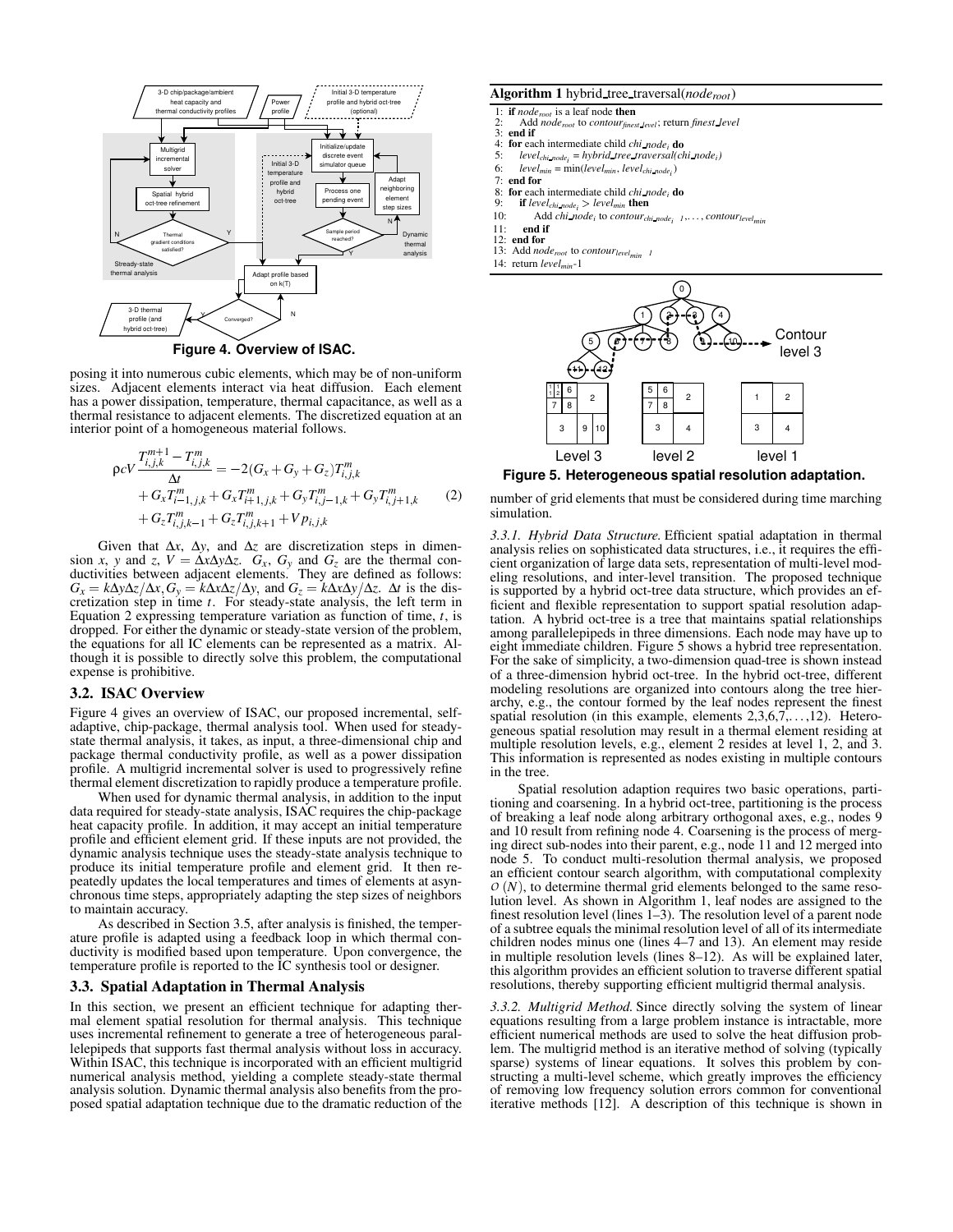*3.3.3. Incremental Analysis.* Upon initialization, the steady-state thermal analysis tool generates a coarse homogeneous oct-tree based on the chip size. Iterative temperature approximation is repeated until convergence to a stable profile. Elements across which temperature varies by more than a user-specified threshold are further partitioned into sub-elements. For each ordered element pair,  $(i, j)$ , given that  $T_i$ is the temperature of element *i* and that *S* is the temperature threshold, the new number of elements, *Q*, along some partition *g* follows.

$$
Q = \left[ \log_2 \left( T_i - T_j / S \right) \right] \tag{3}
$$

For each element, *i*, partitions along three dimensions are gathered into a three-tuple  $(x_i, y_i, z_i)$  that governs partitioning element *i* into a hybrid sub oct-tree. The number of sub-elements depends on the ratio of the temperature difference to the threshold. Therefore, some elements may be further partitioned and local thermal simulation repeated. Simulation terminates when all element-to-element temperature differences are smaller than the predefined threshold, *S*. This method focuses computation on the most critical regions, increasing analysis speed while preserving accuracy.

#### **3.4. Temporal Adaptation in Thermal Analysis**

ISAC uses an adaptive time marching technique for dynamic thermal analysis. This technique is loosely related to the adaptive Runge-Kutta method [13] described in Section 2. The computational cost of a finite difference time marching technique is  $\sum_{e \in E} u_e c_e$  where *E* is the set of all elements,  $u_e$  is the number of time steps for a given element, and *ce* is the time cost per evaluation for that element. For Runge-Kutta methods, assuming a constant evaluation time and noting that all elements experience the same number of evaluations, run time can be expressed as  $uc \sum_{e \in E} n_e$  where *n* is the number of a block's transitive neighbors. For these methods, element time synchronization permits evaluation amortization, eliminating the need to repeatedly evaluate transitive neighbors, yielding a time cost of  $|E|$ *uc*.

Analysis time is classically reduced by attacking *u*, either by using higher-order methods that allow larger steps under bounded error or by adapting global step size during analysis, e.g., the adaptive Runge-Kutta method. However, much greater gains are possible. As noted in Section 2, the requirement that all thermal elements be synchronized in time implies that, at each time step, all elements must have their local times advanced by the smallest step required by any element in the model. As indicated by Figure 3(b), this implies that most elements are forced to take unnecessarily small steps.

Although many time marching numerical methods for solving ordinary differential equations are based on methods that do not require explicit differentiation, these methods are conceptually based on repeated Taylor series expansions around increasing time instants. Revisiting these roots and basing time marching on Taylor series expansion allows element-by-element time step adaptation by supporting the extrapolation of temperatures at arbitrary times.

For many problems, the differentiation required for calculating Taylor series expansions is extremely complicated. Fortunately, for the dynamic IC thermal analysis problem, little more than the Laplace transform and linearity theorem are needed. Noting the definitions in Equation 2, and given that  $T_n(t)$  is the temperature of element *n* at time  $t$ ,  $G_{in}$  is the thermal conductivity between elements *i* and *n*,  $N_i$  are element *i*'s neighbors, *M* is the neighbor depth,  $\alpha_i = \sum_{n \in N_i} G_{in}$ , and

$$
\beta_i(t,M) = \begin{cases}\n\sum_{n \in N_i} T_n(t,M) \cdot G_{in} + V p_i & \text{if } M = 0 \\
V p_i & \text{otherwise}\n\end{cases}
$$
\n(4)

the nearest-neighbor approximation of temperature of element *i* at time  $t + h$  follows.

$$
T_i(t+h,M) = \beta_i(t+h,M-1)/\alpha_i + \frac{T_i(t) - \beta_i(M-1)/\alpha_i}{e^{(h \cdot \alpha_i)/(p c_{pi} V)}} \quad (5)
$$

under boundary conditions determined by the chip, package, and cooling solution.

Note that the potentially differing values of step size, *h*, and local time, *t*, for all thermal elements implies that the number of transitive temperature extrapolations necessary for an element to advance by one

#### **Algorithm 2** Multigrid cycle

1: Pre-smoothing step: Iteratively relax initial random solution. {HF error eliminated.}

- Compute residue from finer grid.
- 2: **subtask** Coarse grid correction<br>3: Compute residue from finer  $\frac{4}{5}$ : Approximate residue in coars<br>5: Solve coarseer grid problem Approximate residue in coarser grid.
- 5: Solve coarseer grid problem using relaxation.<br>6: **if** Coarsest level has been reached **then**<br>7: Directly solve problem at this level.
- 6: **if** Coarsest level has been reached **then** 7: Directly solve problem at this level.
- 
- 8: **else**
- 9: Recursively apply the multigrid method.<br>10: **end if**
- 10: **end if** Map the correction back from the coarser to finer grid.
- 12: **end subtask**
- 13: Post smoothing step: Add correction to solution at finest grid level. 14: Iteratively relax to obtain the final solution.
- 

time step may not be amortized over multiple uses, as in the case in the lock-step Runge-Kutta methods. As a result, for three-dimensional thermal analysis, the number of evaluations, *e*, is related to the transitive neighbor count, *d*, as follows:

$$
e = |E|(4/3d^3 + 2d^2 + 8/3d)
$$
 (6)

i.e., the discretized volume of the implied octahedron.

In summary, although it is common to improve the performance of time marching techniques by increasing their orders, thereby increasing their step sizes, for the IC thermal analysis problem greater gains are possible by decoupling element local times, allowing most elements to take larger than minimum-sized steps. However, this requires explicit differentiation and prevents the amortization of neighbor temperature extrapolation, increasing the cost of using higher-order methods relative to that of using fully synchronized element time marching techniques. As demonstrated in Section 4, this trade-off is an excellent one: the third-order element-by-element adaptation method yields speed-ups ranging from  $122.81-337.23\times$  when compared to the fourth-order adaptive Runge-Kutta method.

We now describe the element-by-element step size adaptation methods used by ISAC to improve performance while preserving accuracy. As illustrated in the right portion of Figure 4, dynamic analysis starts with an initial three-dimensional temperature profile and hybrid oct-tree that may have been provided by the synthesis tool or generated by ISAC using steady-state analysis; a chip/package/ambient heat capacity and thermal conductivity profile; and a power profile. After determining the initial maximum safe step sizes of all elements, ISAC initializes an event queue of elements sorted by their target times, i.e., the element's current time plus its step size. The element with the earliest target time is selected, its temperature is updated, a new maximum safe step size is calculated for the element, and it is reinserted in the event queue. The event queue serves to minimize the deviation between decoupled element current times, thereby avoiding temperature extrapolation beyond the limits of the local time bounded-order expansions. The new step size must take into account the truncation error of the numerical method in use as well as the step sizes of the neighbors. Given that  $h_i$  is element *i*'s current step size,  $\nu$  is the order of the timemarching numerical method, *u* is a constant slightly less than one, *y* is the error threshold,  $dT_i/dt(t)$  is the derivative of *i*'s temperature as a function of time at time  $t$ , and  $t_i$  is  $i$ 's current time, the safe next step size for a block, regardless of its neighbors, follows.

$$
s_i(t_i) = u \cdot \sqrt[n]{\frac{dT_i}{dt}(t_i) \cdot \frac{3}{2} \cdot h_i - \frac{3}{4} \cdot h_i \left(\frac{dT_i}{dt}(t_i) + \frac{dT_i}{dt}(t_i + \frac{3}{4} \cdot h_i)\right)}
$$
(7)

This method of computing a new step size is based on the literature [14]. However, it uses non-integer test step sizes to bracket the most probable new step size.

It is necessary to further bound the step size to ensure that the local times of neighbors are sufficiently close for accurate temperature extrapolation. Given that  $N_i$  is the set of *i*'s neighbors and *w* is a small constant, e.g., 3, the new step size follows.

$$
h'_{i} = \min\left(s_{i}(t_{i}), \min_{n \in N_{i}}(w \cdot (t_{n} + h_{n} - t_{i}))\right)
$$
(8)

For efficiency, the *hn* of a neighbor at its own local time is used.

This temporal adaptation technique based upon Equations 4, 5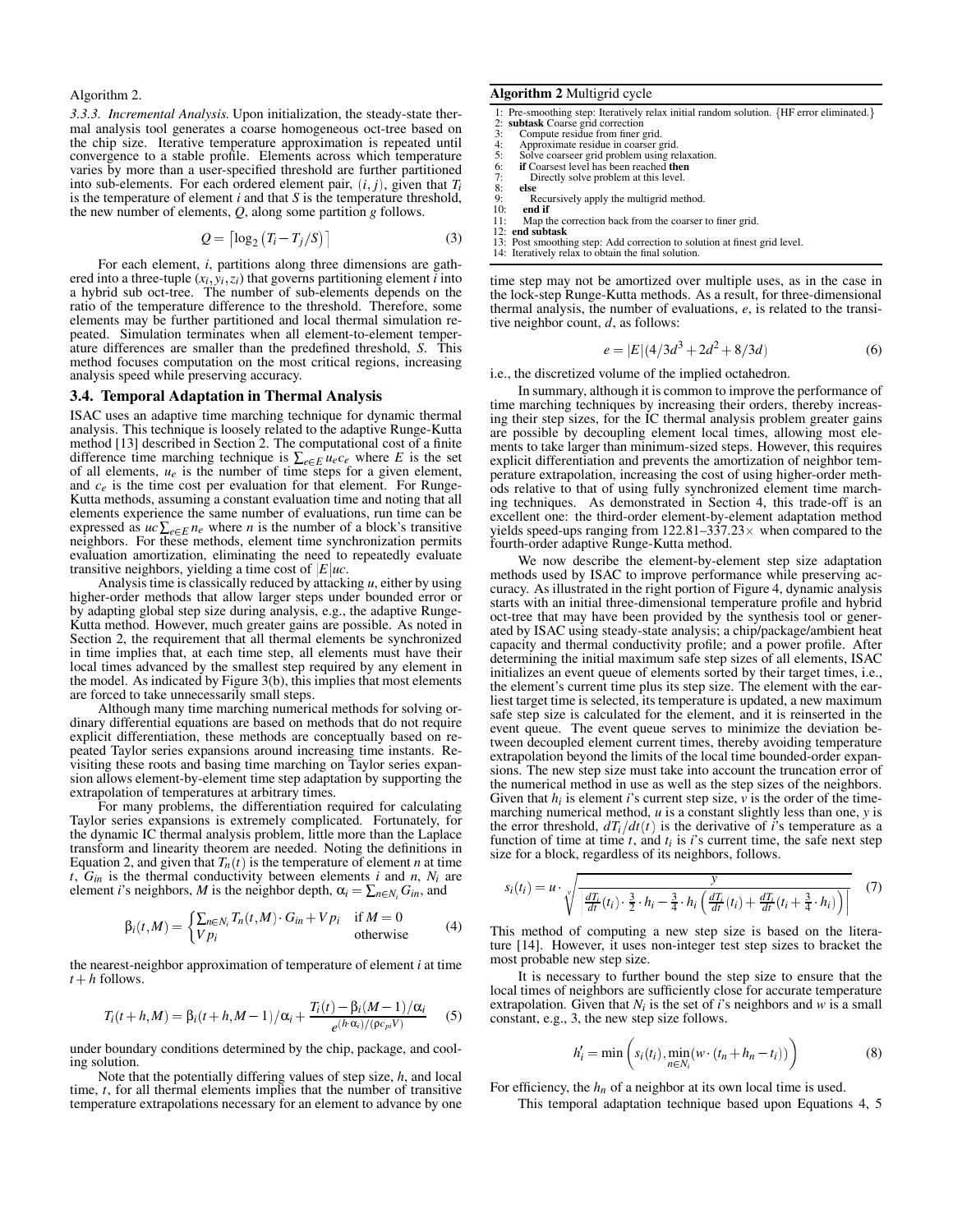and 8 is general, and has been tested in first-order, second-order, and third-order numerical methods. As indicated in Section 4.2, the result is a  $122.81-337.23\times$  speedup without loss of accuracy when compared to the fourth-order adaptive Runge-Kutta method.

#### **3.5. Impact of Variable Thermal Conductivity**

Thermal conductivity for a material is its ratio of heat flux density to temperature gradient. The thermal conductivity of a material, e.g., silicon, is a function of temperature, *T*. An ICs thermal conductivity,  $k(\vec{r}, T)$ , is also a function of position,  $\vec{r}$ . Most previous fast IC thermal analysis work ignores the dependence of thermal conductivity on temperature, approximating it as a constant. This introduces inaccuracy in analysis results. In contrast, ISAC models thermal conductivity as a function of temperature.

Position and temperature dependent thermal conductivity follows:  $k = k_0 \cdot T / 300^{-\alpha/C}$ , where  $k_0$  is the material's conductivity value at temperature 300 K,  $\alpha$  is a constant for the specific material. Recalculating the thermal conductivity value after each iteration for all the elements would be computationally expensive. In order to maintain both accuracy and performance, ISAC uses a post-processing feedback loop to determine the impact of variations in thermal conductivity upon temperature profile. As described in Section 4.1, the consequences were over 5 K improvements in peak temperature accuracy when compared with a model assuming constant thermal conductivity.

### **3.6. The use of ISAC in IC Synthesis**

As explained in Section 2, ISAC was developed primarily for use within IC synthesis, although it may also be used to provide guidance during manual architectural decisions. ISAC may be used to solve both the steady-state and dynamic thermal analysis problems described in Section 3.1. For use in steady-state analysis, ISAC requires threedimensional chip-package profiles of thermal conductivity and power density. The required IC power profiles are typically produced by a floorplanner used within the synthesis process [11], [15], [16]. It produces a three-dimensional steady-state temperature profile. When used for dynamic thermal analysis, ISAC requires three-dimensional chippackage profiles of temperature, power density, heat capacity, (optionally) initial temperature, and an elapsed IC duration after which to report results. It produces a three-dimensional temperature profile at any requested time.

Both steady-state and dynamic thermal analysis solvers within ISAC have been accelerated, using the techniques described in Sections 3.3 and 3.4, in order to permit efficient use after each tentative change to an IC power profile during synthesis or design. Use within synthesis has been validated (see Section 4) by integrating ISAC within a behavioral synthesis algorithm [11].

## **4. Experimental Results**

In this section, we validate and evaluate the performance of ISAC. Experiments were conducted on Linux workstations of similar performance. Evaluation focuses on accuracy and efficiency. ISAC supports both steady-state and dynamic thermal analysis. Steady-state thermal analysis is validated against FEMLAB, a widely-used commercial physics modeling package, using two actual chip designs from IBM and the MIT Raw group. Dynamic thermal simulation is validated against a fourth-order adaptive Runge-Kutta method using a set of synthesis benchmarks. Efficiency determines the feasibility of using thermal analysis during synthesis and design. To characterize the efficiency of ISAC, we compare it with other popular numerical analysis methods by conducting steady-state and dynamic thermal analysis on the power profiles produced during IC synthesis.

## **4.1. Steady-State Thermal Analysis Results**

This section reports the accuracy and efficiency of the steady-state thermal simulation techniques used in ISAC. We first conduct the following experiments using two actual chip designs. The first IC is designed by IBM. The silicon die is  $13 \text{ mm} \times 13 \text{ mm} \times 0.625 \text{ mm}$ , which is soldered to a ceramic carrier using flip-chip packaging, and attached to a heat sink. A detailed  $11 \times 11$  block static power profile was produced using a power simulator. The second IC is a chip-level multiprocessor designed by the MIT Raw group. This IC contains 16 onchip MIPS processor cores organized in a  $4\times4$  array. The die area is

18.2 mm-18.2 mm. It uses an IBM ceramic column grid array package with direct lid attach thermal enhancement. The static power profile is based on data provided in the literature [17]. We validate ISAC by comparing its results with those produced by FEMLAB, a widely-used commercial three-dimensional finite element based physics modeling package. Table 1 provides thermal analysis results produced by ISAC and FEMLAB for these ICs.

Average error, *eavg* will be used as a measure of difference between thermal profiles:

$$
e_{avg} = 1/N \sum_{i=0}^{N-1} |T_i - T_i'| / T_i
$$
 (9)

where *N* is the total number of elements on the surface of the active layer of the silicon die modeled by ISAC.  $T_i$  and  $T'_i$  are the temperatures of element *i* reported by FEMLAB and ISAC, respectively. This is conservative. If comparisons were made in degrees Kelvin instead of degrees Celsius, the reported percentage error would be even lower.

In Table 1, the second and third columns show the peak and average temperatures of the surface of the active layer of the silicon dies of these chips, as reported by ISAC. Compared to FEMLAB, the average errors, *eavg*, are 1.7% and 0.7%. The next four columns show the efficiency of ISAC in terms of CPU time, speedup, memory use, and number of elements. For comparison, the next three columns show the efficiency using a multigrid analysis technique with homogeneous meshing. These results clearly demonstrate that element resolution adaptation allows ISAC to achieve dramatic improvements in efficiency compared to the conventional multigrid technique. CPU times decrease to 3.6% and 0.14% and memory usage decreases to 5.6% and 2.4% of the times and memory required by the homogeneous technique. Note that multigrid steady-state analysis itself is a highly efficient approach [8]. Using FEMLAB, both simulations take at least 20 minutes.

Existing IC thermal simulators neglect the dependence of thermal conductivity on temperature, potentially resulting in substantial errors in peak temperature. In previous work, this error was not detected during validation because the models against which they were validated also used constant values for thermal conductivity. Temperature varies through the silicon die. Therefore, ignoring the dependence of thermal conductivity on temperature may introduce significant errors.

The last two columns of Table 1 show the peak and average temperatures, reported by FEMLAB, using thermal conductivities at 25  $\mathrm{C}$ , i.e., room temperature. It shows that, for both chips, the peak temperatures are underestimated by approximately  $5^{\circ}$ C. This effect will be even more serious in designs with higher peak temperatures. Note that the source of inaccuracy is not the specific value of thermal conductivity chosen. No constant value will allow accurate results in general: an accurate IC thermal model must consider the dependence of silicon thermal conductivity upon temperature.

To further evaluate its efficiency, we use ISAC to conduct thermal analysis for the behavioral synthesis algorithm described in Section 2. This iterative algorithm does both behavioral-level and physical-level optimization. In this experiment, ISAC performs steady-state thermal analysis for each intermediate solution generated during synthesis of ten commonly-used behavioral synthesis benchmarks.

Table 2 shows the performance of ISAC when used for steadystate thermal analysis during behavioral synthesis. The second, third, and fourth columns show the overall CPU time, speedup, and average memory used by ISAC to conduct steady-state thermal analysis for all the intermediate solutions. Column five shows the average error compared to a conventional homogeneous meshing multigrid method, whose overall CPU time and average memory use are shown in columns six and seven. ISAC achieves almost the same accuracy with much lower run-time overhead. The last column shows the CPU time used by the behavioral synthesis algorithm. Comparing column two and column seven makes it clear that, when used for steady-state thermal analysis, ISAC consumes only a fraction of the CPU time required for synthesis: it is feasible to use ISAC during synthesis.

## **4.2. Dynamic Thermal Analysis Results**

In this section, we evaluate the accuracy and efficiency of the dynamic thermal analysis techniques used in ISAC. Heterogeneous spatial resolution adaptation was evaluated via steady-state thermal analysis. We will now focus on evaluating the proposed temporal adaption tech-